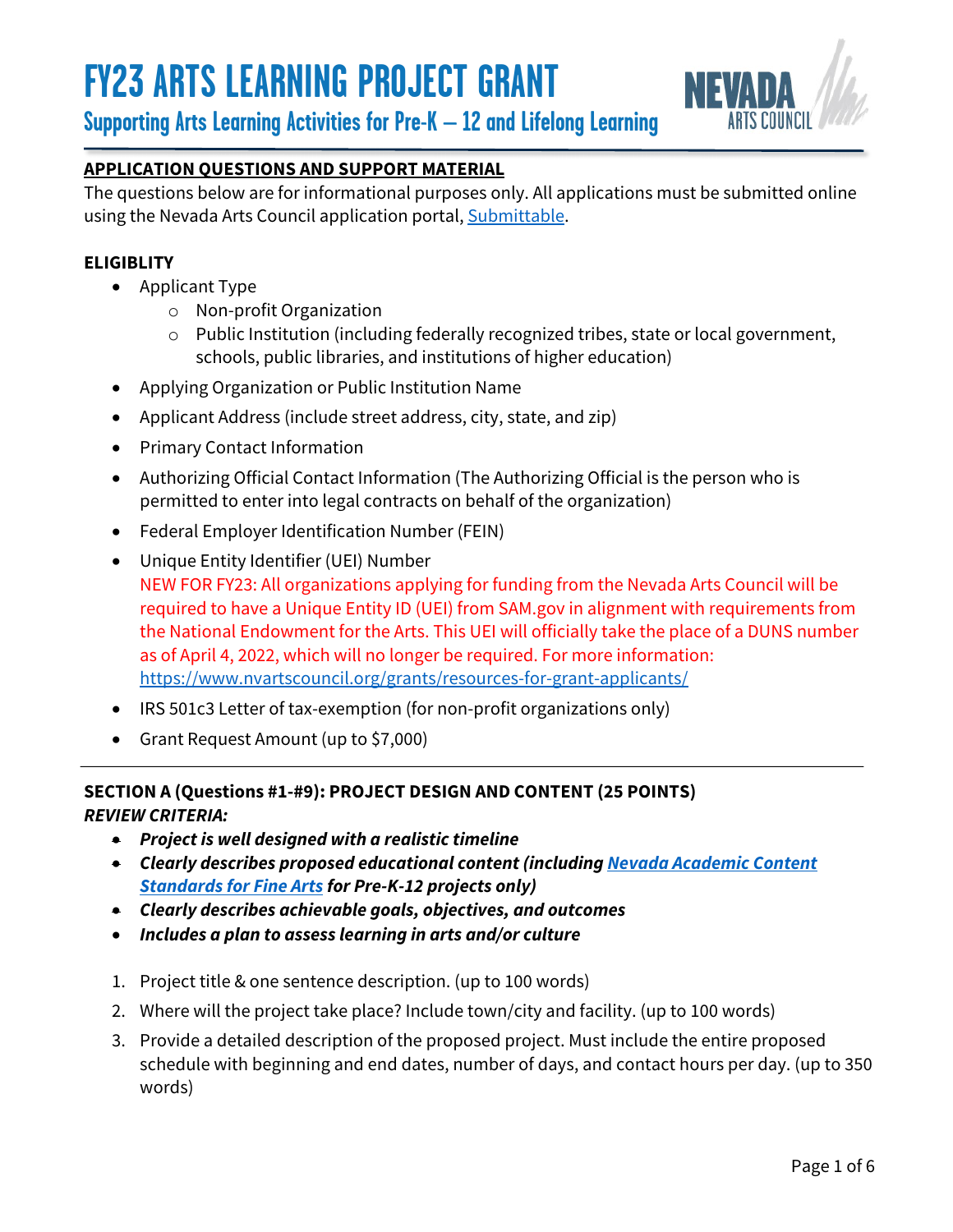

### **Supporting Arts Learning Activities for Pre-K – 12 and Lifelong Learning**

- 4. What specific age group(s) is your lesson or workshop designed to serve? (check all that apply):
	- PreK
	- Grade 1-3
	- Grade 4-5
	- Grade 6-8 (Middle School)
- 5. Estimated number of participants?
- 6. Describe the artistic and educational goals, objectives, and outcomes of the project. (up to 250 words)
- 7. What is the primary area of focus your project addresses?
	- Arts Education
	- Arts Integration (For arts integration, describe what non-arts subjects will be addressed.)
	- Arts for Social Development

7a. (PREK-12 ONLY): The organization and audience will participate in the following artistic processes. Select all that apply.

- Creating: Conceiving and developing new artistic ideas and work
- Performing: Realizing artistic work through interpretation and presentation
- Responding: Understanding and evaluating how the arts convey meaning
- Connecting: Relating artistic ideas and work with personal meaning and external context.

7b. (PREK-12 ONLY): Identify key [Nevada Academic Content Standards](https://doe.nv.gov/Nevada_Academic_Standards/Fine_Arts/) addressed in the lesson (include the specific numbers/standards i.e. "VA:Cr1.K.1 Engage in exploration and imaginative play with materials"). (up to 400 words)

- 8. Describe how you will assess learning in the arts/culture. (up to 200 words)
- 9. UPLOAD: Evaluation Samples Up to 3 items which can include sample forms for evaluating students or public evaluation of programming (acceptable file types: .doc, .pdf, .jpg)

*The evaluation samples should be blank templates, do not include completed surveys from previous years/events in this question.* 

#### **SECTION B (Questions #10-#19): PROJECT MANAGEMENT (25 points)**

#### *REVIEW CRITERIA:*

- *Demonstrates organizational capacity to complete the proposed project*
- *Involves qualified personnel to plan and manage the project*
- *Provides a clear budget with appropriate financial resources to support the project*

10. Provide a brief history of your organization and its mission. (up to 250 words)

11. OPTIONAL: Link to your organization's website or social media page

- Grade 9-12 (High School)
- Adults (over 18)
- Seniors (over 65)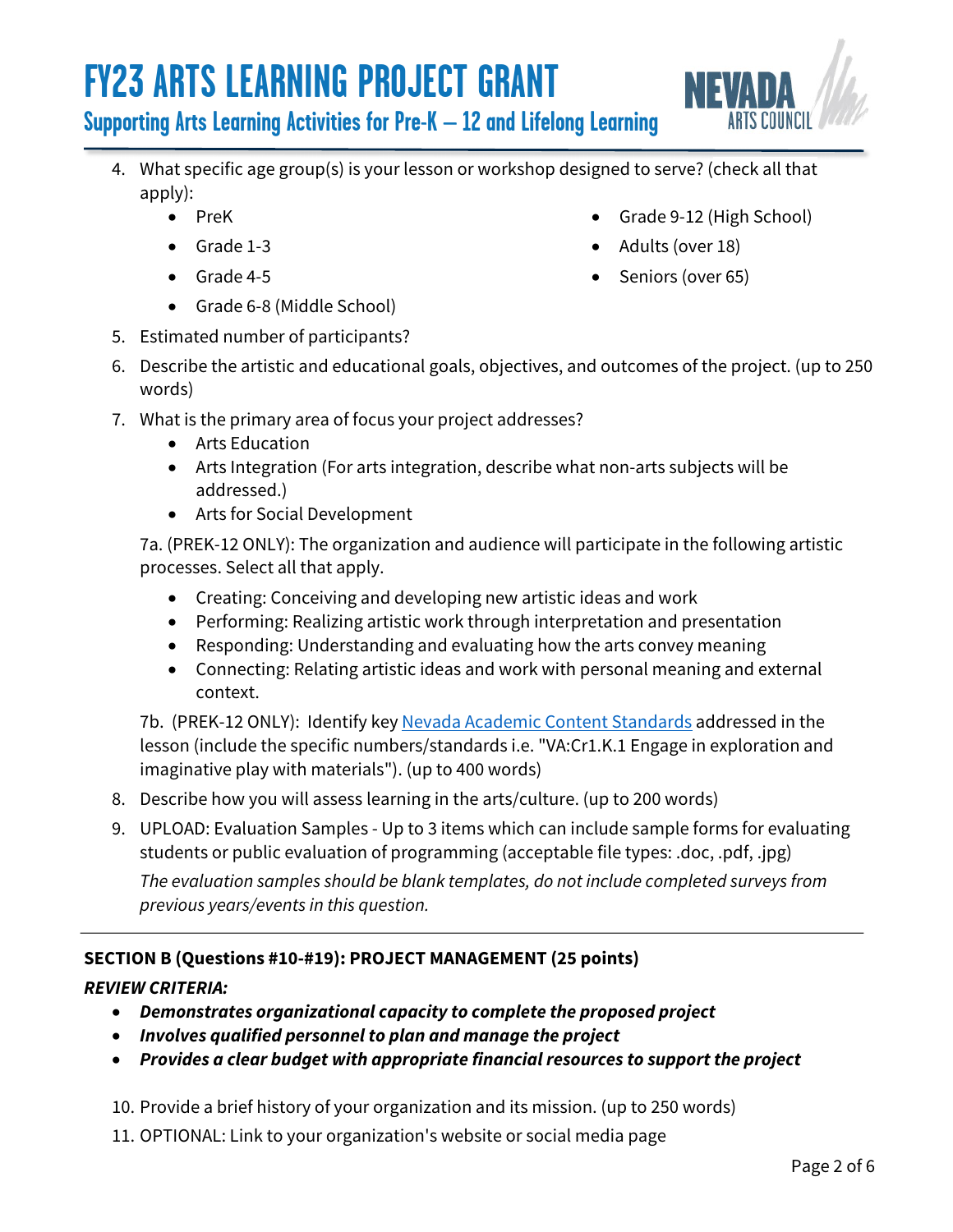

**Supporting Arts Learning Activities for Pre-K – 12 and Lifelong Learning**

- 12. Describe any previous arts/culture educational programming. (up to 250 words)
- 13. Who is managing this project? List names, title (if applicable), and project responsibilities for all key project personnel. (up to 400 words)
- 14. UPLOAD: Resumes OR Biographies for all key project personnel listed above. (acceptable file types: .doc, .pdf, .jpg)
- 15. Is there a project fee for the participant? If yes, what is it? (up to 100 words)
- 16. If the project includes a final presentation or performance, is there a ticket fee? If so, how much? (up to 100 words)
- 17. What specific elements of the proposed project will NAC funding support?

| <b>ALLOWABLE EXPENSES</b>                                                                                                                     | <b>PROJECTED USE OF GRANT FUNDS</b> |
|-----------------------------------------------------------------------------------------------------------------------------------------------|-------------------------------------|
| Teaching artist fees                                                                                                                          |                                     |
| Production artist fees (including directors, videographers,<br>costume designers, lighting designers, etc.)                                   |                                     |
| Materials/supplies                                                                                                                            |                                     |
| Facility rental fees                                                                                                                          |                                     |
| Equipment relevant to project - up to \$1,000 (including<br>video cameras, microphones, software, video<br>communication subscriptions, etc.) |                                     |
| <b>TOTAL (must equal grant request amount)</b>                                                                                                |                                     |

#### 18. PROJECT BUDGET (Must include all expenses/income and show 1:1 cash OR in-kind match)

| <b>EXPENSES - DESCRIPTION</b>                                                             | <b>EXPENSES - PROJECTED AMOUNT</b> |
|-------------------------------------------------------------------------------------------|------------------------------------|
| 1. Project Administrative Personnel/Consultants                                           |                                    |
| 2. Teaching artist fees                                                                   |                                    |
| 3. Production artist fees (directors, videographers,<br>costume/lighting designers, etc.) |                                    |
| 4. Materials/supplies                                                                     |                                    |
| 5. Facility Costs                                                                         |                                    |
| 6. Equipment                                                                              |                                    |
| 7. Marketing & Promotion                                                                  |                                    |
| 8. Travel                                                                                 |                                    |
| ENTER ANY ADDITIONAL EXPENSES BELOW:                                                      | $\star$                            |
|                                                                                           |                                    |
|                                                                                           |                                    |
|                                                                                           |                                    |
| TOTAL PROJECTED EXPENSES (must match projected<br>income below)                           | \$0.00                             |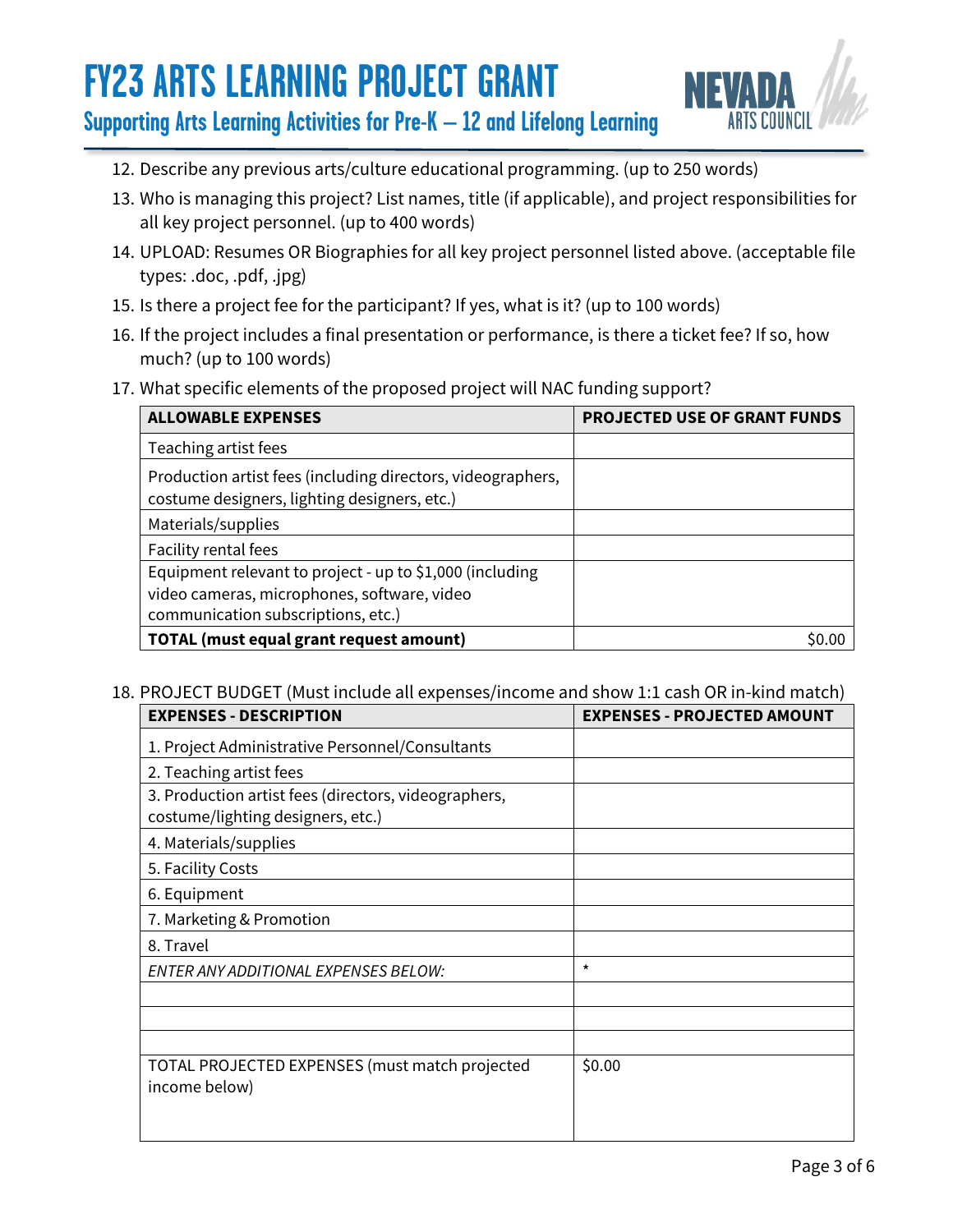



| <b>INCOME - DESCRIPTION</b>                                                                                   | <b>INCOME - PROJECTED AMOUNT</b> |
|---------------------------------------------------------------------------------------------------------------|----------------------------------|
| 9. GRANT REQUEST AMOUNT (up to \$7,000)                                                                       |                                  |
| 10. EARNED INCOME (admissions/ticket sales, product<br>sales, tuition etc.)                                   |                                  |
| 11. PRIVATE SUPPORT (contributions/donations from<br>individuals and/or businesses, foundation support, etc.) |                                  |
| 12. GOVERNMENT SUPPORT (local, county, state, and/or<br>federal)                                              |                                  |
| ENTER ANY ADDITIONAL INCOME BELOW:                                                                            | $\star$                          |
|                                                                                                               |                                  |
|                                                                                                               |                                  |
|                                                                                                               |                                  |
| TOTAL PROJECTED INCOME (must match projected                                                                  |                                  |
| expenses above)                                                                                               | \$0.00                           |
| <b>IN-KIND</b>                                                                                                | <b>IN-KIND - PROJECTED VALUE</b> |
| 13. Volunteer Hours/Donated Services                                                                          |                                  |
| 14. Donated Materials and Supplies                                                                            |                                  |
| 15. Donated Facility/Space                                                                                    |                                  |
| ENTER ANY ADDITIONAL IN-KIND BELOW:                                                                           | $\star$                          |
|                                                                                                               |                                  |
|                                                                                                               |                                  |
|                                                                                                               |                                  |
| TOTAL PROJECTED IN-KIND                                                                                       | \$0.00                           |
| **********                                                                                                    | **********                       |
| MATCH CONFIRMATION: TOTAL PROJECTED INCOME PLUS                                                               |                                  |
| IN-KIND (must equal AT LEAST twice the grant request                                                          |                                  |
| amount on line #9 to be eligible for this grant)                                                              | \$0.00                           |

19. OPTIONAL: Provide any additional descriptive information about the project budget included above. (up to 200 words)

#### **SECTION C (Questions #20-#24): ARTISTIC EXCELLENCE (25 points)** *REVIEW CRITERIA:*

- *Utilizes an effective process to select teaching artists and arts educators*
- *Involves qualified artists, arts educators, and/or arts organizations*
- 20. How do you select your teaching artists? Include information on who is involved in the process and how you will ensure artistic excellence. (up to 250 words)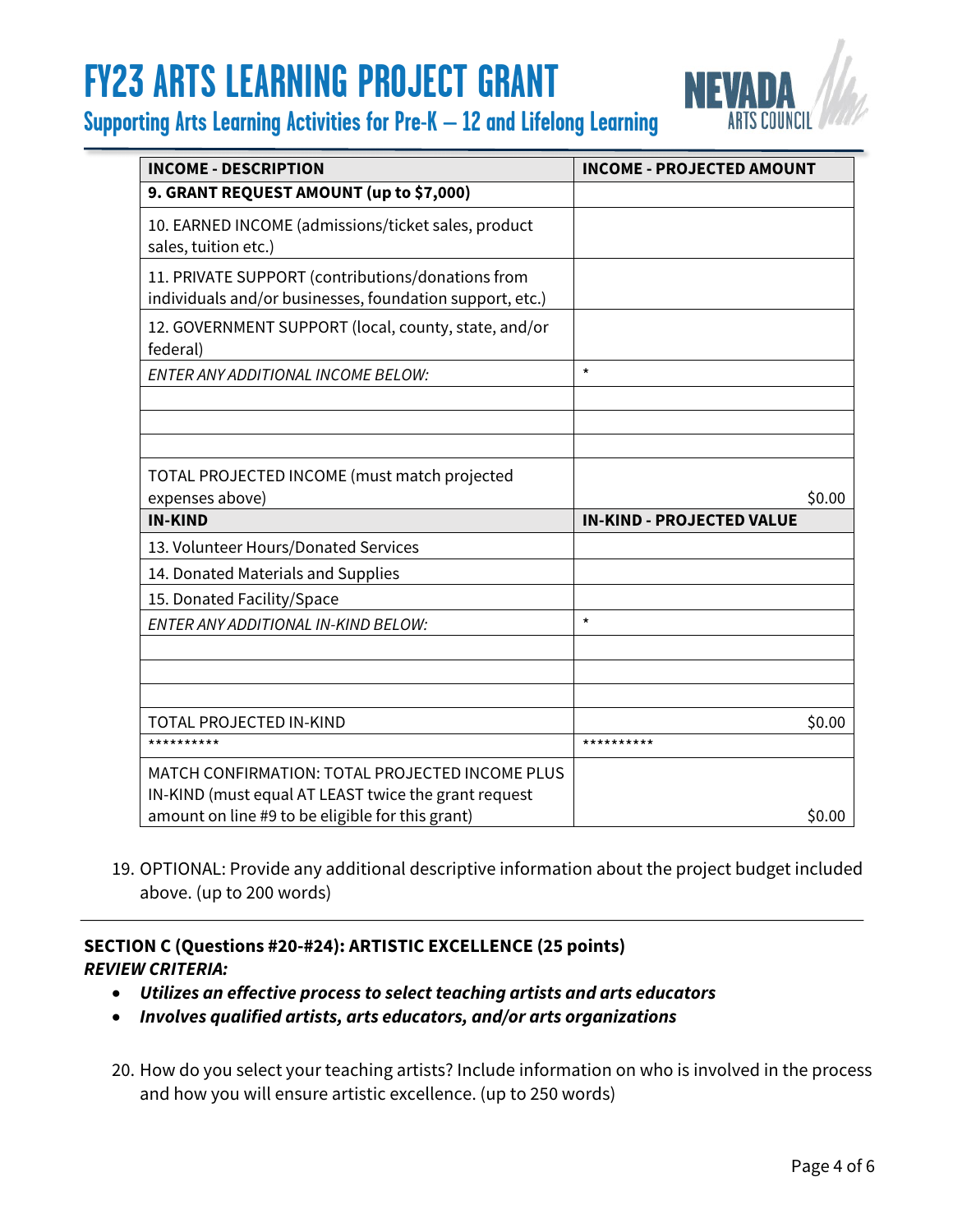

### **Supporting Arts Learning Activities for Pre-K – 12 and Lifelong Learning**

- 21. List all proposed teaching artists for this project. If the teaching artists are not confirmed yet, you may list the proposed teaching artists. Please note if a teaching artist is confirmed or proposed. (up to 200 words)
- 22. Are you engaging an artist on the [Nevada Arts Council Teaching Artist Roster?](https://www.nvartscouncil.org/rosters/teaching-artists/) Yes/No (If yes, you may upload their profile from the NAC website in place of their resume/bio below)
- 23. UPLOAD: Resumes OR biographies for all teaching artists listed above confirmed and proposed. (acceptable file types: .doc, .pdf, .jpg)
- 24. ARTISTIC WORK SAMPLES: Up to 10 TOTAL (including all uploaded items in 24a AND all links in 24b) samples of artistic work providing evidence of the quality of the artists and groups associated with this project. You may submit a link(s) to video/audio samples or upload video/audio samples directly.
	- IMPORTANT: Include at least one sample for each proposed teaching artist (samples must be labeled with the artist's name)
	- Samples may be images, audio, and/or video
	- Samples should clearly support the project narrative and may include video of live performances, audio clips of music, images of artistic work, writing samples, etc.
	- All audio and video samples COMBINED (including uploads and links) **may not exceed 10 minutes total**
	- Writing samples may not exceed 10 pages each
	- Each distinct item of support material/work sample should be a separate file

24a. ARTISTIC WORK SAMPLES - UPLOADS (acceptable file types: .doc, .jpg, .pdf, .mp3, .wav, .mov, .mp4)

24b. ARTISTIC WORK SAMPLES – LINKS (You may submit links/URLs to single video and/or audio samples ONLY, we do not accept links to full websites or other content in this section. Each link/URL counts as one of your 10 allotted samples. Do not submit links to sites that require downloading such as Dropbox.)

#### **SECTION D (Questions #25-#29): ARTS LEARNING IMPACT/ARTISTIC MERIT (25 points)**

#### *REVIEW CRITERIA:*

- *Clearly identifies and defines the target participants and/or audience*
- *Demonstrates a plan for communicating information to the target participants and/or audience*
- *Project addresses specific challenges or needs*
- *Demonstrates an authentic and collaborative commitment to [inclusion, diversity,](https://www.nvartscouncil.org/programs/community-arts-development/ideas/)  [equity, and accessibility](https://www.nvartscouncil.org/programs/community-arts-development/ideas/)*
- 25. Describe the target participants and/or audience for the proposed project. Include specific demographic information about relevant socioeconomic factors such as age, ethnicity, race, gender, ability, education, geographic location, income level, etc. (up to 250 words)